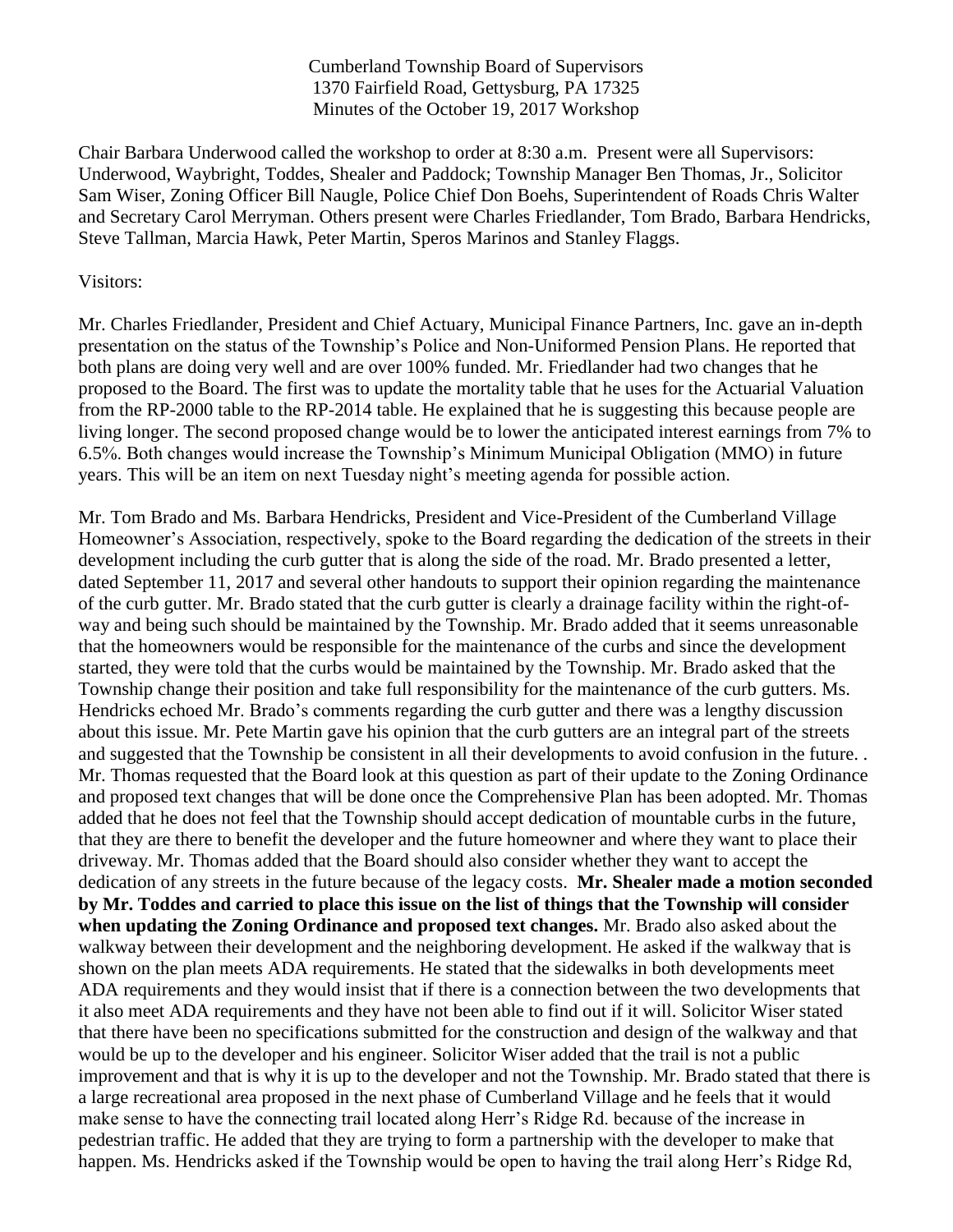and Mr. Paddock suggested that the sidewalk be placed on the other side of the road during the construction of that phase due to existing vegetation and drainage. Solicitor Wiser suggested that the Road Committee review this.

Mr. Stanley Flaggs, 284 Swetland Road, spoke to the Board regarding the zoning of his property. He stated that when he purchased the property in 1986, his lots were zoned Agricultural/Residential (A/R) and when the zoning was updated in 2003; the zoning of his lots was changed to Agricultural (A). Mr. Waybright stated that he, Mr. Tom Clowney and Mr. Donald Miller spoke to Mr. Flaggs and he had no objection to the zoning change. Mr. Flaggs stated that he only remembers ever talking one time and he was under the impression that it was something to do with trees. He asked the Board to correct this error and return the zoning of his two lots to A/R and waive the fee. Mr. Flaggs also stated that he wants to sell the property and the A zoning limits his ability to subdivide the way he wants to and diminishes his property value. Mr. Paddock suggested that Mr. Flaggs go talk to the County Planners regarding what the new Comprehensive Plan is recommending for his property.

The Board took a short break at 11:00 a.m. and reconvened at 11:10 a.m.

Superintendent of Roads, Chris Walter, presented a 2018 preliminary budget report for the Road Department. He stated that the auction of the 1990 International Dump Truck went well and the truck sold for \$7,450.00. Mr. Walter's report included projects that were completed in 2017, information on the duties that his department is responsible for and equipment that was purchased. Mr. Walter stated that their fleet is aging and they can't always find parts for the older equipment. The capital purchases for 2018 that Mr. Walter would like to make are: upgrade 1972 Grader, entry-level employee due to mechanic being limited to assist with road work, replacement of 2003 F550 steel body dump truck and upgrade of 1996 Roller. Road projects include: Hills Dr. overlay (must do within three years per agreement), Twin Lakes I full rebuild of Lakeview Dr. in the cul-de-sac area, Longview Blvd. overlay, micro-surfacing in Patriot's Choice, guide rail upgrades and double seal coats with additional fog seal in the mid - southern end of the Township.

Police Chief Don Boehs presented a 2018 preliminary budget report for the Police Department. Police Chief Boehs reported on situations that affected their 2017 budget including the July  $1<sup>st</sup>$  subversive group, purchase of the shields and helmets and the conclusion of the Oak Lawn case. Police Chief Boehs also requested capital purchases: a new Dodge Charger, six new tasers, one MVR to go in the new vehicle and hard armor.

Mr. Thomas stated that they will be meeting with Solicitor Wiser regarding the Traffic Impact Fees; hiring an internal office person and re-inventing the space out front to accommodate the new person to be shared with CTA; building renovations, Comprehensive Plan is currently under review and will hopefully be done by the end of the year and computer upgrades. Mr. Thomas added that the economy is improving, commercial buildings remain empty, the Township tax millage is at 1.5 mills, the 2017 budget is right on target and he hopes that we end the year with a fund balance of at least \$1 million to carry us through the first three months of 2018 when no tax money comes in. A budget workshop was scheduled for November 16, 2017 at 7:00 p.m. with preliminary approval of the budget at the regular meeting of November 28, 2016 also at 7:00 p.m.

Mr. Toddes stated that the Township only has \$35,000.00 in the Park and Rec Fund to give to Gettysburg Area Recreation Authority (GARA) in 2018. Mr. Toddes stated that when they started the GARA they were to be self-sufficient in five or six years and they take in enough money to pay for the cost of employees and the cost to run the park, but that leaves them no money to do anything else. Mr. Toddes asked the Board to consider a small tax increase to be dedicated to recreation. Mr. Thomas stated that he does not see any significant dollars coming in from developers in the future and the grants are drying up.